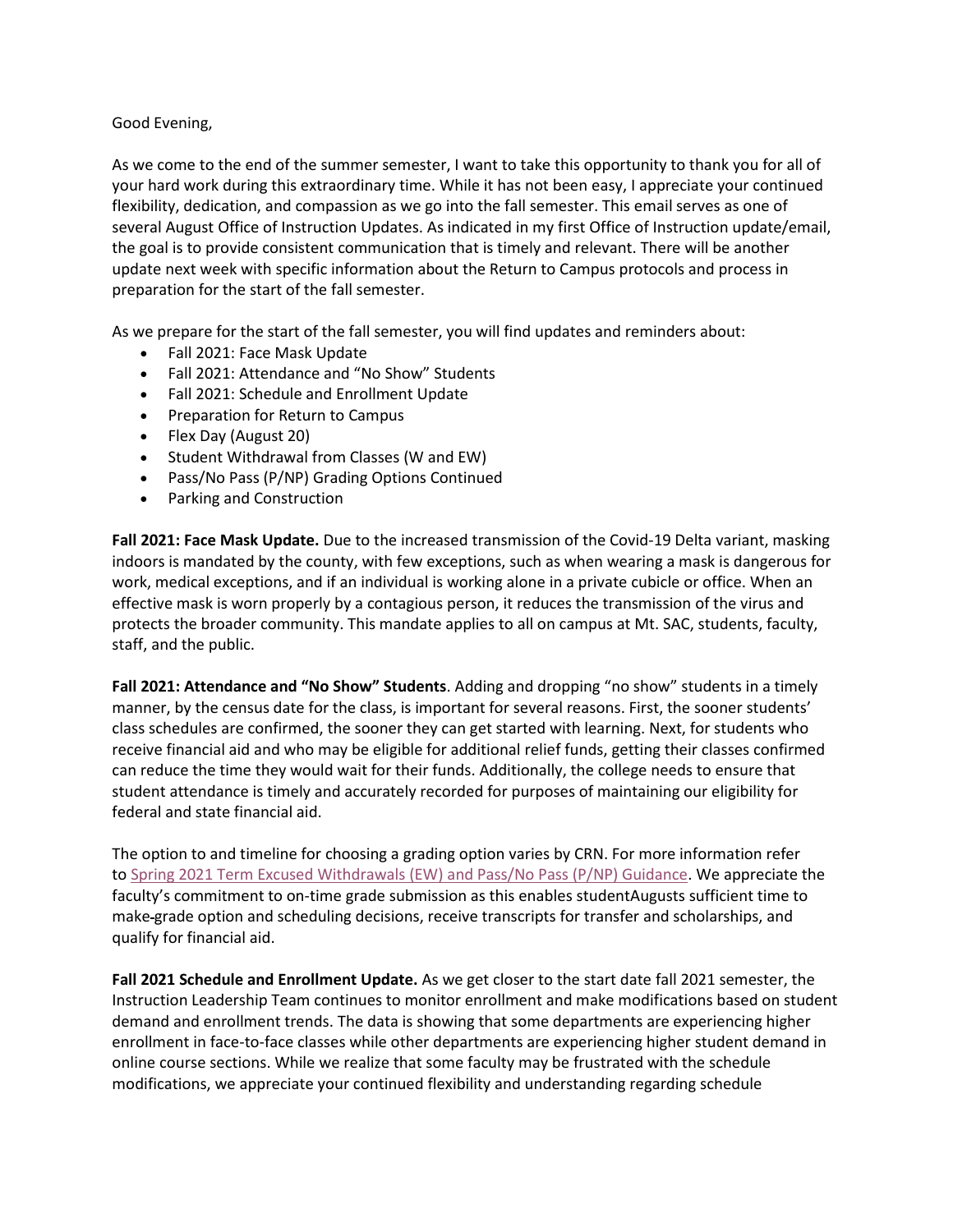modifications due to our enrollment trends. The Instructional Leadership Team will continue to work closely with the department chairs as we make these schedule modifications.

**Preparation for Return to Campus.** We have heard many of your questions for the fall semester and appreciate that the Academic Senate has also shared questions and concerns regarding our return to campus. We are currently working on providing answers and information as quickly as possible and will be posting updated information of the Mt. SAC Instruction website that will include an interactive place for your questions, and our answers. More information to come! We have also scheduled three (3) Informational Sessions next week via Zoom for faculty teaching face-to-face class(es) in the fall semester. Information has been provided directly to those faculty by division deans.

 **Fall Faculty Virtual Flex Day: Return and Renew.** Flex Day will be held on Friday, August 20, from 8 am to 3 pm via Zoom. Registration is still open and you can register using this link: Register for the opening provided by our own Dr. Mica Stewart, Professor of Sociology and you are also encouraged to register [meeting, lunch session, and breakouts at this link to receive Zoom access.](https://nam12.safelinks.protection.outlook.com/?url=https%3A%2F%2Fwww.mtsac.edu%2Fpod%2Fprograms%2Fflex-day%2Fflex-day-fall-2021.html&data=04%7C01%7Clmartinez%40mtsac.edu%7Cbefba278d9664a8a0a1408d95ebe09dc%7Ccc4d4bf20a9e4240aedea7d1d688f935%7C0%7C0%7C637644992561404104%7CUnknown%7CTWFpbGZsb3d8eyJWIjoiMC4wLjAwMDAiLCJQIjoiV2luMzIiLCJBTiI6Ik1haWwiLCJXVCI6Mn0%3D%7C1000&sdata=wrkvS5aSfb%2BNZmHDcxPONkoiPe5sofVOIjpsqQwh0DI%3D&reserved=0) To register for a virtual Flex session, be sure to download the Zoom app (if you haven't already) and register individually for each session and remember that each individual session has a unique Zoom link. The keynote this year will be for the lunch session for a preview of Mt. SAC Theater Department's production of *She Kills Monsters: Virtual Realms* by Qui Nguyen. Full-time faculty must attend the entire day of workshops and department/division activities to be credited for the six mandatory flex hours. We look forward to seeing you on August 20!

**Student Withdrawal From Classes.** Effective Fall 2021, Mt. SAC will return to the college's regular processes of both the awarding of the traditional W and requesting EWs. For the key information/dates related to their registrations, students are advised to view their "Schedule Receipt" or Number 11 in the portal on their student tab.

Excused Withdrawals (EW) processes for Fall 2021 will return to pre-Covid processes because the Chancellor's Office did not extend EW exceptions for Fall 2021.

Background:

- (Pre-COVID) In Fall 2018, Mt. SAC implemented a Excused Withdrawal (EW) process that consisted of a Petition for Exceptional Action (PEA) with supporting documentation to the Office of Admissions & Records for review. This process did not refund fees, and there was no timeline associated with the document submission. This process was separate from the regular Withdrawal (W) process that was available to all students and faculty (via their portals) from 20% - 60% of the scheduled course meeting time.
- · During COVID, with authorization by the Chancellor's Office, the college removed the regular W process and replaced it with a modified EW process through the end of Summer 2021. This new EW process was automated and resulted in the refunding of student fees (where appropriate). Additionally, the window to receive an EW was widened until the last day of instruction in some cases.
- · As the Chancellor's Office authorization on the EW process does not extend into Fall 2021, the college must revert to our existing regular process for EW. While the Academic Senate recommended to extend this until the end of the year, it was determined is not feasible to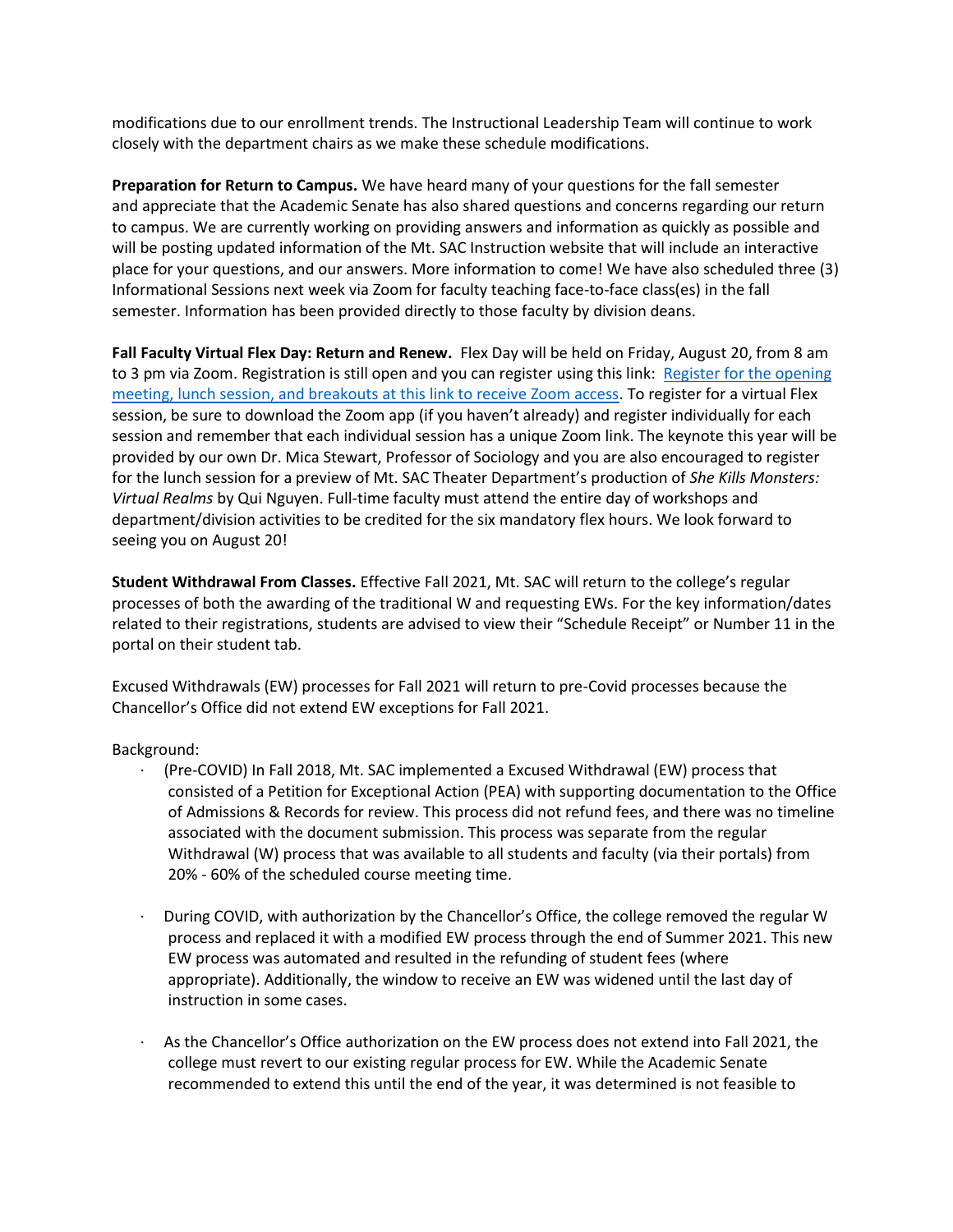implement the Academic Senate recommendation to extend EW exceptions for Fall 2021. Students may petition for EW by following the processes outlined on th[e Financial Aid website.](https://nam12.safelinks.protection.outlook.com/?url=https%3A%2F%2Fwww.mtsac.edu%2Ffinancialaid%2Fhelp%2Fexcused_withdrawls.html&data=04%7C01%7Clmartinez%40mtsac.edu%7Cbefba278d9664a8a0a1408d95ebe09dc%7Ccc4d4bf20a9e4240aedea7d1d688f935%7C0%7C0%7C637644992561404104%7CUnknown%7CTWFpbGZsb3d8eyJWIjoiMC4wLjAwMDAiLCJQIjoiV2luMzIiLCJBTiI6Ik1haWwiLCJXVCI6Mn0%3D%7C1000&sdata=yZCoCG2oA7cVV47K8u7oMW6GnsSfRf0%2FHaO2A8iwI1k%3D&reserved=0) 

An EW mark will not count toward the limits on how many times students can repeat a class. In addition, it will not impact progress status. However, an EW may have implications for students receiving federal benefits (including veteran's benefits) and students planning to transfer. Therefore, students are encouraged t[o speak with a counselor](https://nam12.safelinks.protection.outlook.com/?url=https%3A%2F%2Fwww.mtsac.edu%2Fcounseling%2F&data=04%7C01%7Clmartinez%40mtsac.edu%7Cbefba278d9664a8a0a1408d95ebe09dc%7Ccc4d4bf20a9e4240aedea7d1d688f935%7C0%7C0%7C637644992561414055%7CUnknown%7CTWFpbGZsb3d8eyJWIjoiMC4wLjAwMDAiLCJQIjoiV2luMzIiLCJBTiI6Ik1haWwiLCJXVCI6Mn0%3D%7C1000&sdata=kKQvWoqt%2FBsrvvjb1SP6399pBLrlKM0tkhdjweuewfY%3D&reserved=0) about their options before withdrawing from classes.

**Pass/No Pass (P/NP) Grading Options Extended.** The date to choose Pass/No Pass (P/NP) as a grading option for eligible classes has been extended to 5 pm, Thursday, October 21 for first 8-week classes. For full-term 16-week classes, the deadline for changing grading option is 5:00 pm on Thursday, December 16. For all other classes, students are advised to check their student portal for specific deadlines. Students can choose their grading option by signing into the Mt. SAC Portal, clicking on the Student tab, and then choosing "Change Class Grading Option." Only eligible classes will allow students to change from "Letter Grade" to "Pass/No Pass." In all eligible classes, including letter grade only, students who receive an F will have their grade automatically changed to NP, which will not affect their GPA.

California should take caution in using this option and meet with a [counselor o](https://nam12.safelinks.protection.outlook.com/?url=https%3A%2F%2Fwww.mtsac.edu%2Fcounseling%2F&data=04%7C01%7Clmartinez%40mtsac.edu%7Cbefba278d9664a8a0a1408d95ebe09dc%7Ccc4d4bf20a9e4240aedea7d1d688f935%7C0%7C0%7C637644992561414055%7CUnknown%7CTWFpbGZsb3d8eyJWIjoiMC4wLjAwMDAiLCJQIjoiV2luMzIiLCJBTiI6Ik1haWwiLCJXVCI6Mn0%3D%7C1000&sdata=kKQvWoqt%2FBsrvvjb1SP6399pBLrlKM0tkhdjweuewfY%3D&reserved=0)r [a transfer specialist](https://nam12.safelinks.protection.outlook.com/?url=https%3A%2F%2Fwww.mtsac.edu%2Ftransfer%2F&data=04%7C01%7Clmartinez%40mtsac.edu%7Cbefba278d9664a8a0a1408d95ebe09dc%7Ccc4d4bf20a9e4240aedea7d1d688f935%7C0%7C0%7C637644992561414055%7CUnknown%7CTWFpbGZsb3d8eyJWIjoiMC4wLjAwMDAiLCJQIjoiV2luMzIiLCJBTiI6Ik1haWwiLCJXVCI6Mn0%3D%7C1000&sdata=yqnUZAIOynERqsxdjqi0jkh061npb%2FN96FHAmVpn0l8%3D&reserved=0) in Choosing Pass/No Pass may have implications for students. Students transferring to the University of the Transfer Center. Students receiving Financial Aid should be aware the NP option affects their completion rate for Satisfactory Academic Progress, but doesn't impact their GPA. For Veterans, a NP may be better option than the EW, because it shows that the student completed the course. All GI Bill® students should speak with a [Veterans Resource Center](https://nam12.safelinks.protection.outlook.com/?url=https%3A%2F%2Fwww.mtsac.edu%2Fveterans%2F&data=04%7C01%7Clmartinez%40mtsac.edu%7Cbefba278d9664a8a0a1408d95ebe09dc%7Ccc4d4bf20a9e4240aedea7d1d688f935%7C0%7C0%7C637644992561424004%7CUnknown%7CTWFpbGZsb3d8eyJWIjoiMC4wLjAwMDAiLCJQIjoiV2luMzIiLCJBTiI6Ik1haWwiLCJXVCI6Mn0%3D%7C1000&sdata=J3XtuinJ%2BnK6CC3BFqTMF5uxKGyonNcr0ATsykMiErY%3D&reserved=0) counselor for advisement. Students may speak with a [counselor](https://nam12.safelinks.protection.outlook.com/?url=https%3A%2F%2Fwww.mtsac.edu%2Fcounseling%2F&data=04%7C01%7Clmartinez%40mtsac.edu%7Cbefba278d9664a8a0a1408d95ebe09dc%7Ccc4d4bf20a9e4240aedea7d1d688f935%7C0%7C0%7C637644992561424004%7CUnknown%7CTWFpbGZsb3d8eyJWIjoiMC4wLjAwMDAiLCJQIjoiV2luMzIiLCJBTiI6Ik1haWwiLCJXVCI6Mn0%3D%7C1000&sdata=z2icC1tPLw3wQoYZ3S8TYqzHPnawYGCVvj1vRRo5yDg%3D&reserved=0) to review their options.

 Temple and parking, we want to be sure you have the most current information to help you navigate to construction zones so you'll get to your classes on time; you may want to share this advice and link with **Parking and Construction.** As you return to campus, you will see a lot of construction occurring, especially around Temple Avenue. While these construction projects will impact both road closures on campus. In addition, parking lot D2 (in front of Building 26A-B) is closed due to construction. Parking lot D (west of D2) will be open for employee parking and has some designated employee parking. Please check this [campus map](https://nam12.safelinks.protection.outlook.com/?url=https%3A%2F%2Fwww.mtsac.edu%2Fmaps%2F&data=04%7C01%7Clmartinez%40mtsac.edu%7Cbefba278d9664a8a0a1408d95ebe09dc%7Ccc4d4bf20a9e4240aedea7d1d688f935%7C0%7C0%7C637644992561424004%7CUnknown%7CTWFpbGZsb3d8eyJWIjoiMC4wLjAwMDAiLCJQIjoiV2luMzIiLCJBTiI6Ik1haWwiLCJXVCI6Mn0%3D%7C1000&sdata=YamqH4UVOV4txlFHS93F5zHI7QumVE%2FtwUfy5%2BoVcIY%3D&reserved=0) regularly for updates on parking lots and open walkways around closed off students. I will provide you with additional updates as they become available.

## **Reminders:**

- · **Senate Annual Planning Retreat – Thursday, August 19, 2021, 9 am to 12 pm**. All faculty are invited to join the Academic Senate for our annual planning retreat the day before Flex Day. At the retreat we will review our progress towards this year's goals and plan Senate priorities for the 2021-2022 year. Zoom information to follow in August.
- · **Parking Permits.** For the Fall 2021 semester, the 2020 Staff Parking Permits will continue to be valid through December 2021. New staff can obtain a 2020 Staff Parking Permit by contacting Police and Campus Safety during regular business hours at (909) 274-4555.

 Chisa Uyeki and Faculty Association President Emily Woolery for their input and insight as we navigated As we start the fall semester, I want to extend my sincere gratitude and appreciation for your dedication to our students and their success. And I want to also extend a thank you to Academic Senate President